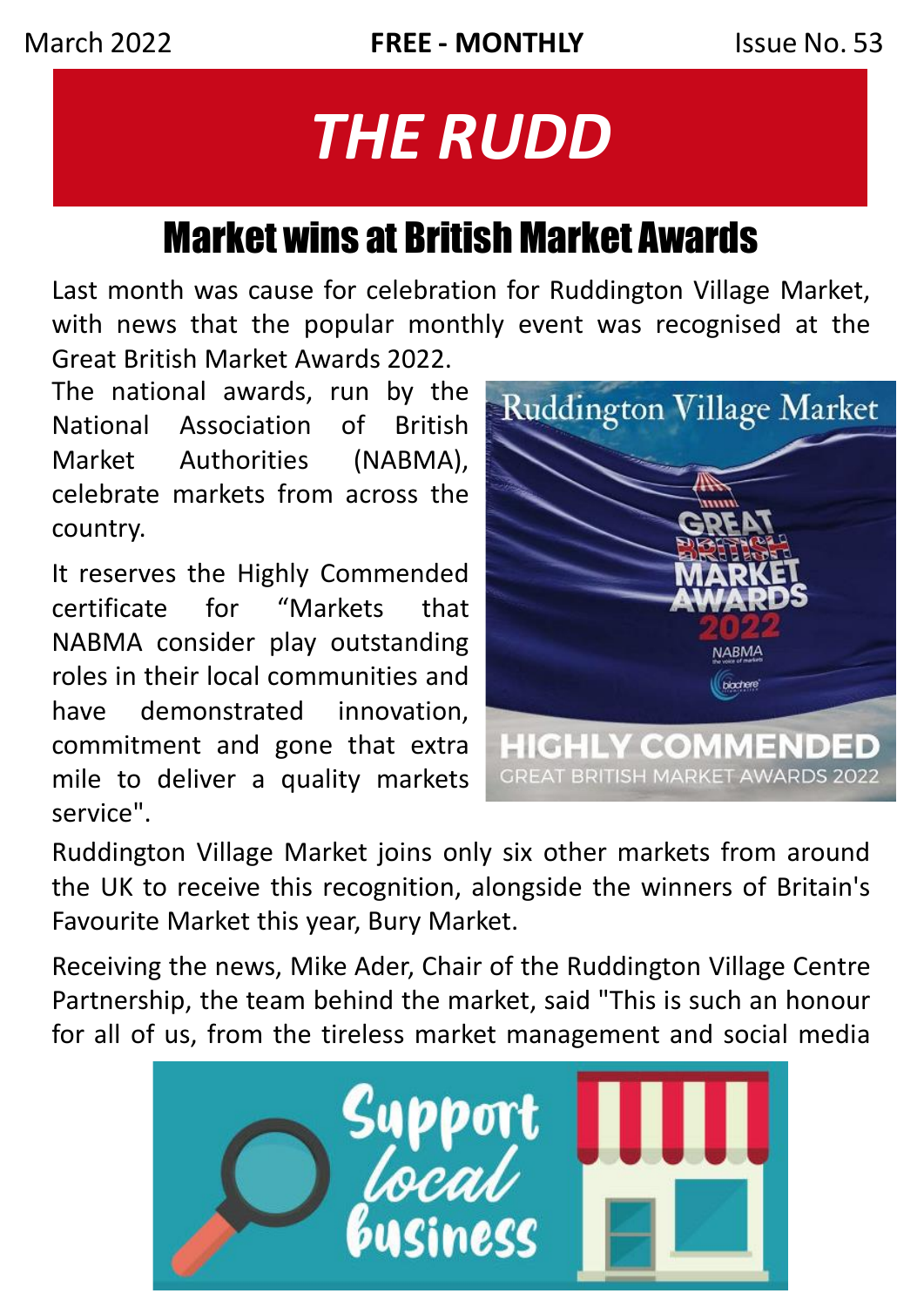teams, right through to the volunteers who keep the whole thing running  $$ this award is for them".

As the news coincided with the market's third birthday, Mike added: "The whole community has shown us so much love and support this past three years, and encouraged us to keep building on what we started in 2019.

"This year we're very excited to see the market grow. Our Young Entrepreneurs Programme will be making a comeback for 2022, where we coach and mentor young people into starting a market business. Plans are underway for our next Makers Night, we've already started planning for Christmas and we have several other exciting projects to reveal later in the year".

Ruddington Village Market returns on Saturday 5th March on The Green from 9am. For more market news, follow @ruddingtonvillagemarket on Instagram and Facebook.

Mark Pinks, RVCP

## **Knickers for Knowledge is back!**

Friday 4th March marks the return of The Mustard Seed Project's infamous fashion show – otherwise known as Knickers for Knowledge!

As many villagers will know, the Ruddington-based project supports women and girls in rural Uganda through economic projects and educational initiatives. Not surprisingly, COVID-19 has impacted the lives of

women in this marginalised area of Uganda very significantly.

Schools and clinics have been closed for two years – leading to increased poverty, disease and gender-based violence. Due to the severe lockdown, teenage pregnancy cases have risen five times higher than COVID infections.

Meanwhile, fundraising has been difficult for the charity over the last couple of years due to the pandemic, so the fashion show is aiming to make a huge impact. Every penny it raises goes directly to the Project and its trustees are all volunteers, who pay their own way when they visit Uganda.



presented by The Mustard Seed Project (Uganda) in conjunction<br>with James Peacock School & St Peter's School

Sally Squires from the Project says: "The show marks International Women's Day and not only are we raising funds to support our vital projects but we're also asking for donations on the night of bras in good condition and new packets of knickers! Many girls can't attend school due to a lack of suitable underwear. Donated items will be sent to our projects."

She says they can't wait to celebrate the wonderful work Ruddington has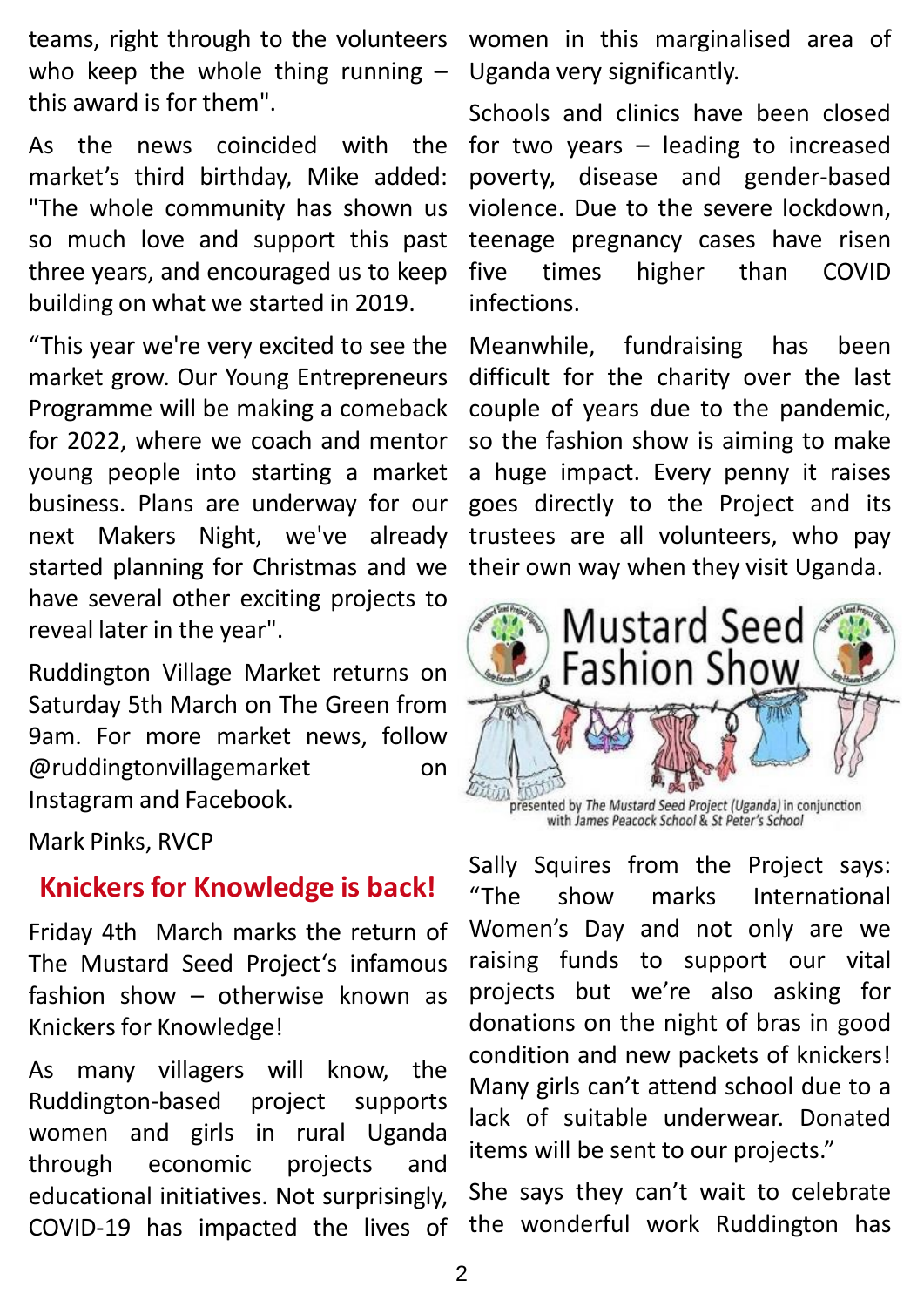helped them to achieve, to better lives in Uganda since 2016: "Together we've funded a school, clinic and community centre on a forgotten swamp island of 6,000 inhabitants called Tisai. Teachers and nurses have been sponsored and we've provided posho (porridge), clean water, and latrines for Tisai's children.

"We've also supplied chickens, goats, sheep and cows to women's agricultural projects and established a football team to help girls stay in education. In 2019, we sent a container to Uganda filled with resources donated from our community including the options for the city and county and sewing machines, school and hospital agree on the best way forward, before equipment. We're looking forward to presenting their plans to the celebrating these achievements in person with our fabulous community!"

Sally adds: "This year, we'll be serving fizz and beverages so you can share time with your friends and family whilst viewing high street clothes from a fantastic new company. We'll also be holding a raffle, with the opportunity to win two holidays. And there's the opportunity to win a fountain of fizz or visit the popular Bra Bar!"

The Mustard Seed Fashion Show is taking place on **Friday 4th March at 7pm** in St Peter's School on Ashworth Avenue. Tickets cost £5 and are available from both our village schools or Jaspers Cafe and Perkins Hardware. Raffle tickets are also available to purchase from the two schools.

**White paper outlines possible deal for devolution**

The government released their Levelling Up White Paper on 2nd February, outlining plans for devolution. Nottinghamshire and Nottingham have been named as one of the first nine areas in England invited to seek a devolution deal.

Leaders of all the local councils met in October 2021 and agreed on a joint vision for devolution in our area.

They are again set to meet and discuss government.

Rushcliffe Borough Council Leader Cllr Simon Robinson highlighted the proactive approach of the Councils.

He said: "Devolved powers for Rushcliffe, Nottinghamshire and Nottingham could offer great opportunities for local decision making that can only benefit residents and allow us to have more say on how local services are shaped.

"We will now digest the White Paper in full and look to the future with a possible collaboration that is positive and forward thinking."

For updates on devolution, you can keep an eye on the News pages at [www.nottinghamshire.gov.uk](http://www.nottinghamshire.gov.uk/) or [www.rushcliffe.gov.uk](http://www.rushcliffe.gov.uk/).

Graham Wright via [RUDDINGTON.info](http://www.ruddington.info/)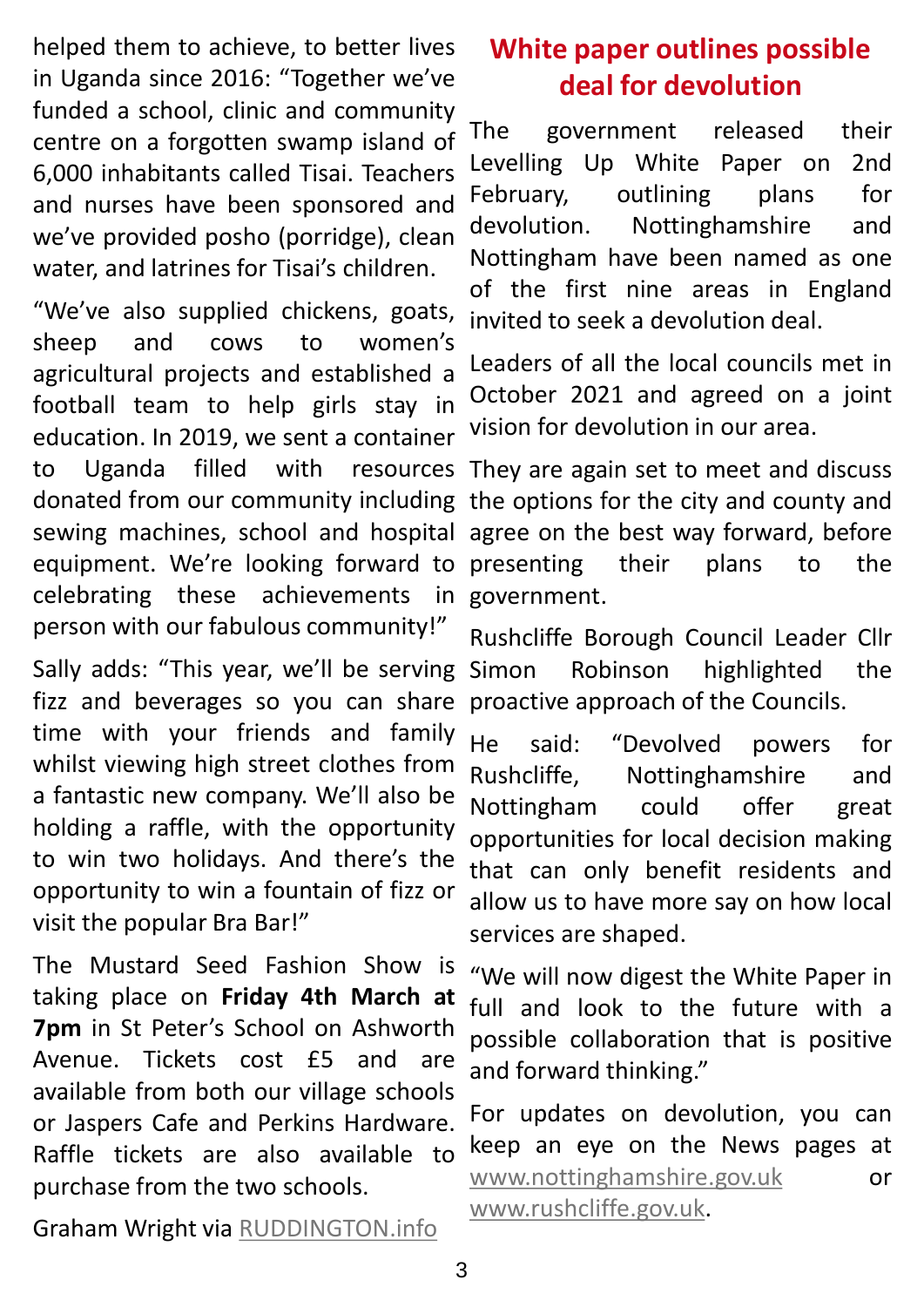# **u3a is back ULSC** learn,

In March 2018, a meeting was held in the village to gauge possible interest in forming a local u3a. As a result of the interest expressed at that meeting, the inaugural meeting of the Ruddington & District u3a was held in May 2018.

The group's aim is: "To enable members to enrich their lives with new skills and experiences. pursue their interests, form new friendships and enjoy a sense of belonging to a vibrant community."

The group has grown steadily. Unfortunately, the pandemic meant that no face to face meetings could take place for a considerable time, but at last normal service was resumed last month.

On 21st February, we held a wellattended General Meeting where members heard an amusing talk about life on an urban farm years ago. Then members were able to get updates about the Interest groups and have a cuppa and a chat. They were also able to obtain free security items, courtesy of the Rushcliffe Borough Council Community Safety Team.

The u3a meets on the third Monday of each month at 2pm at the Methodist Church.

If you're retired, semi-retired or not in full time employment, you're welcome to attend a monthly meeting with no obligation to become a member.

You can find more details by:

- Visiting our website at [www.u3asites.org.uk/ruddington](http://www.u3asites.org.uk/ruddington)
- Liking our Facebook page at "U3A Ruddington and District"
- Emailing us at rudd u3a@yahoo.com

We look forward to welcoming current and potential new members on Monday 21st March.

Barbara Breakwell

Publicity, Ruddington and District u3a

## **Safe route to village**

This month marks three years since the footpath from the Pasture Lane Estate to Old Station Drive was opened, on 16th March 2019.

Prior to its construction, the only access to the village from the Pasture Lane housing estate necessitated walking over the Railway Bridge on Clifton Road.

Residents expressed their concern about the narrowness of the footpath and the hedge adjacent to it, which regularly encroached onto the footpath.

It took seven years of campaigning and negotiations to finally secure the construction of this safe route into the village. Recent comments on Facebook show that it is much appreciated .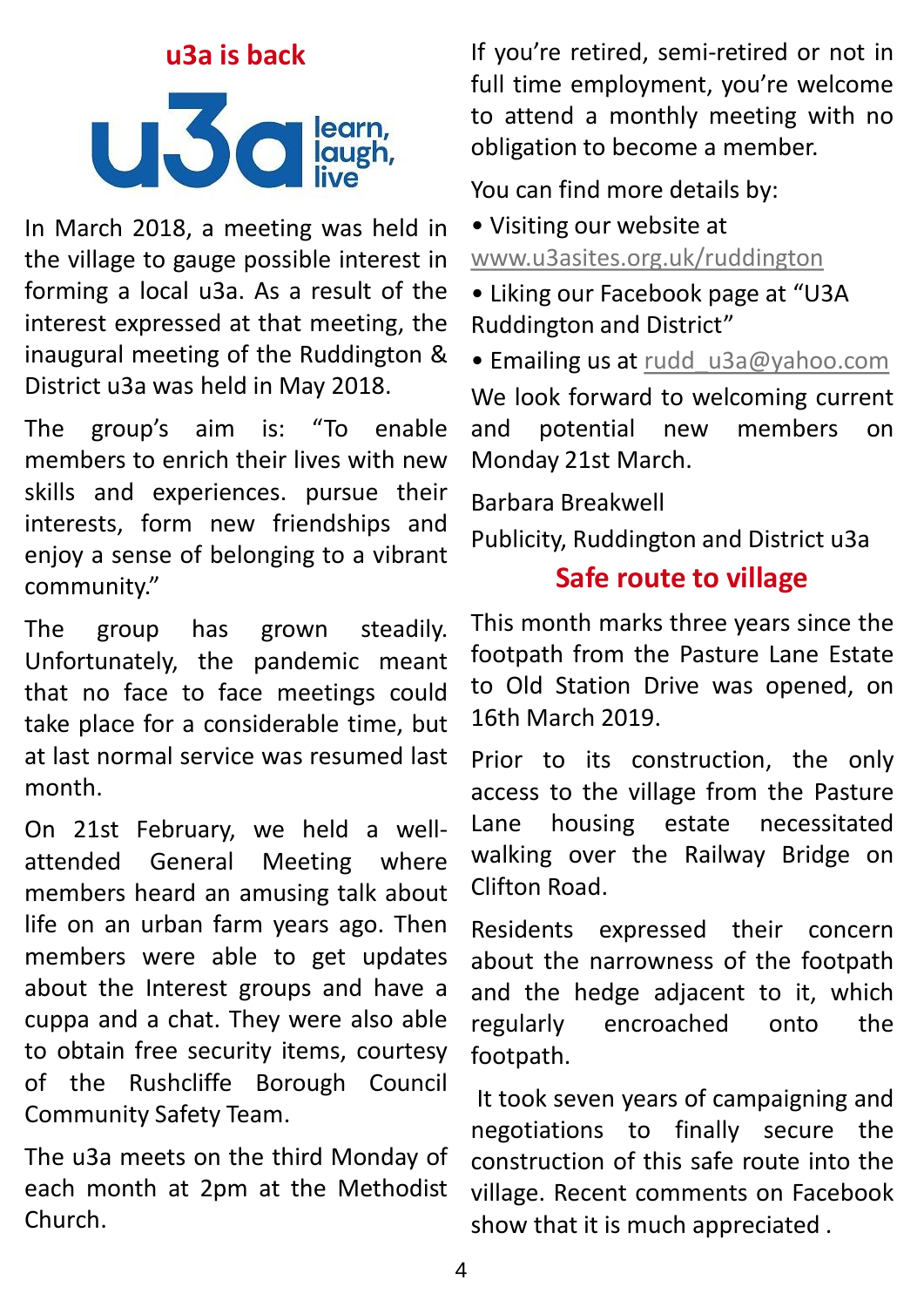"I no longer fear my kids going into the road accidently, or a driver losing focus and driving onto the pavement."

"It has encouraged and enabled many of us to walk where we may have taken the car."

"Used it a lot during lockdown walks."

"Absolutely love how much safer that path is than going over the bridge."

"I walk my dog along there and it is well lit."

Barbara Breakwell

## **Craft workshops at the Framework Knitters Museum**

## **Shibori Dyeing, Saturday 19th March, 10am to 4pm, £95**

Join Fran Reilly and Dr Mary Harlow for a Shibori workshop, which includes a brief history of this traditional Japanese art form and the practical art of creating resist patterns on fabric.

Stitch your own design into a fine wool scarf, an organic cotton tote bag and a small cotton scarf bag and prepare to dye them all in an Indigo vat. (Alternative methods for creating patterns will also be taught for those less confident with stitching).

Workshop includes:

- All materials: scarf, bags, fabric, needle & thread
- Tea, coffee & cakes available throughout the day
- Small intimate group size (maximum 10 participants).

## **Weaving with Waste, Friday 1st April, 10:30am to 3:30pm, £60**

In this course, you will learn how to weave using recycled materials, such as plastic packaging, baler twine, electric cables, old clothes – things which are about to be thrown away, but can be turned into something lovely.

You can make a small bag, a table mat or an attractive wall hanging, or covered notebook.

The emphasis is on experimenting and having fun using unconventional materials.

Suitable for complete beginners and experienced weavers.



All equipment and materials are provided, but you are welcome to bring your own plastic packaging, old phone cables, jewellery or even old Christmas decorations! You have the option to buy the weaving frame, shuttle and pickup stick for £15 at the end of the session.

You can book tickets for both workshops online via at www.fwk [museum.arttickets.org.uk.](http://www.fwkmuseum.arttickets.org.uk/)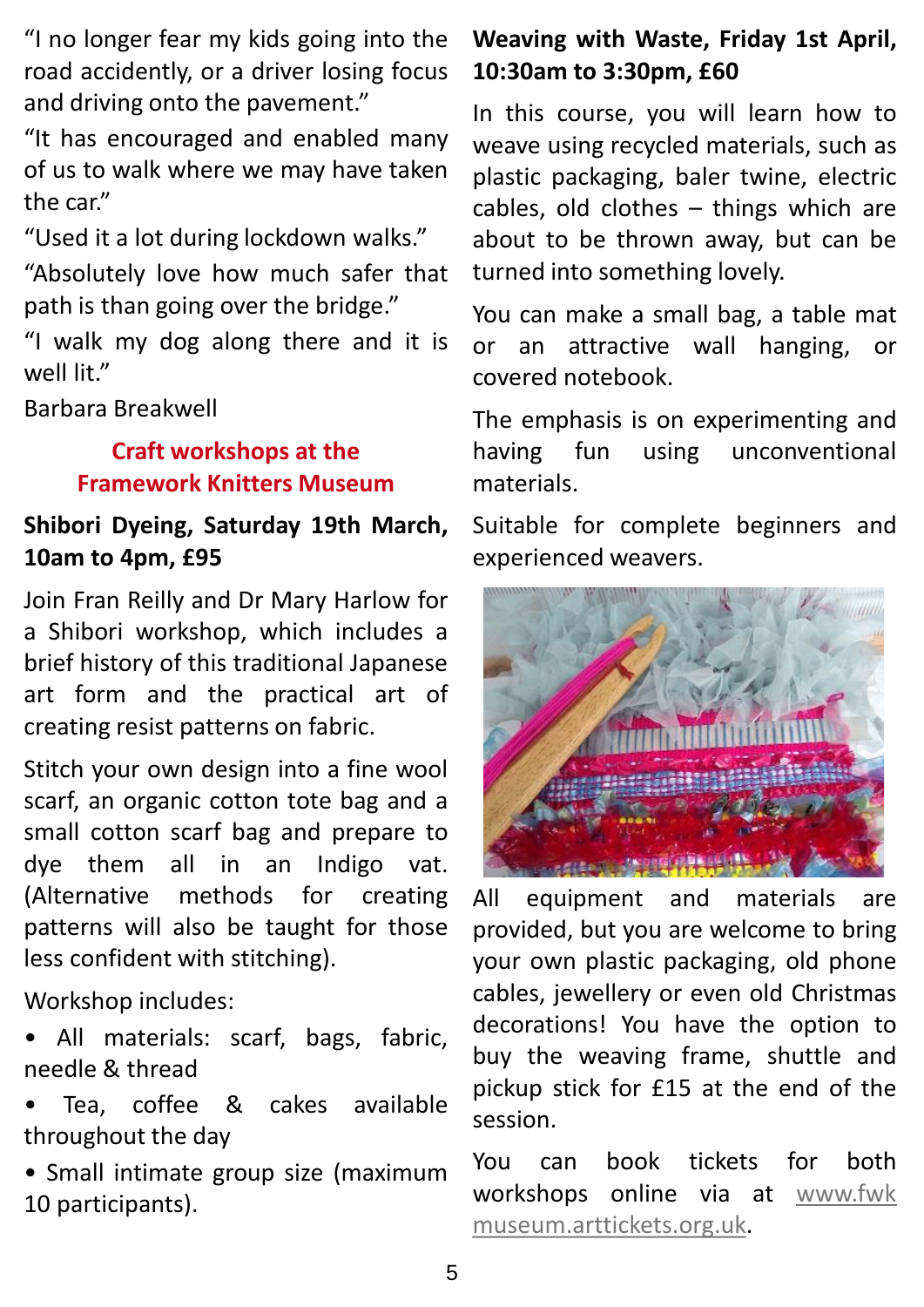## **Ruddington Diary**

## **Events in March 2022**

#### **Friday 4 th March**

**Knickers for Knowledge Fashion Show**  $-$  see pages 2 & 3.

## **Parish Council Meeting Tuesday 8th March 2022**

Parish Council Meeting - at St Peter's Rooms commencing at 7.30pm. All meetings open to the public; you can share your views on any agenda item.

## **Saturday 19th March**

**Shibori Dyeing Workshop** – see page 5.

#### **Regular events**

#### **Every Monday**

**Nappuccinos** - 10am to 11:45am at The Hub, 62 Musters Road. A group for parents and carers with babies aged under 1. Coffee, cake and chat.

**50+ Fun Fitness/Zumba Gold with Erika** – 10am and 11am, Village Hall . First class free. Call 07967 190 442 or email Erika [zumba@hotmail.co.uk.](http://www.50plusfunfitness.co.uk/) Or, visit www.50 plusfunfitness.co.uk for information.

**Renew Green Spaces** - 12 noon to 2pm, Hareham Allotments. An opportunity to meet, grow plants and grow relationships. Contact Sam Hackett at [sam.hackett@](mailto:sam.hackett@ruddingtonbaptist.org.uk) [ruddingtonbaptist.org.uk](mailto:sam.hackett@ruddingtonbaptist.org.uk) to find out more. **First & third Mondays of the month**

**Ruddington Craft Group** - 10 am to 12 noon at St Peter's Rooms. Tuition, most materials and refreshments included for £3.50 fee. Bring your own essentials (scissors, glue etc). Newcomers welcome, experience or expertise not essential.

#### **Third Monday of the month**

**U3A General Meeting** - 2pm at the Methodist Church. Speaker, information about interest groups and a cuppa . Any potential new members not in full time employment or who are semi-retired / retired, are welcome to attend as a visitor.

#### **Every Tuesday**

**Swing into Shape** - 60+ class, 11am - 11.45am at the Village Hall, Wilford Road.

**Ruddington Community Choir** – 8pm to 9:30pm at the Methodist Church.

#### **Every Wednesday**

**Coffee Club** - 10 am to 12 noon at St Peter's Rooms. Hot drinks, biscuits and chat for over 55s in a friendly, relaxed atmosphere.

**Renew Café** – 2:30pm to 4pm at The Hub, 62 Musters Road. Arts, crafts and games.

#### **First Wednesday of the month**

**Methodist Fellowship** – 2:30pm at the Methodist Church. Talks or activities.

#### **Second Wednesday of the month**

**Women's Institute** – St Peter's Rooms 7.15pm. *March 9 th*: Fundamentals of Puppetry.

#### **Last Wednesday of the month**

**Ruddington Gardener's Association** – 7pm at The Hermitage. *March 30th*: The Glory of Gardens with Peter Gardner.

#### **First Thursday of the month**

**Hearing Aid Clinic** - 11:30am to 12:30pm at St Peter's Rooms. Contact Laura Ainsworth via [www.heartogether.org.uk](http://www.heartogether.org.uk/).

**Notts Wildlife Trust** – Winter Wildlife Talks via Zoom, £3. Full details: www.southnotts [wildlife.org.uk/content/?page\\_id=234.](http://www.southnottswildlife.org.uk/content/?page_id=234)

*March 3* Kirtlington's Hedgehog Superhighway. 6:45pm to 8:45pm.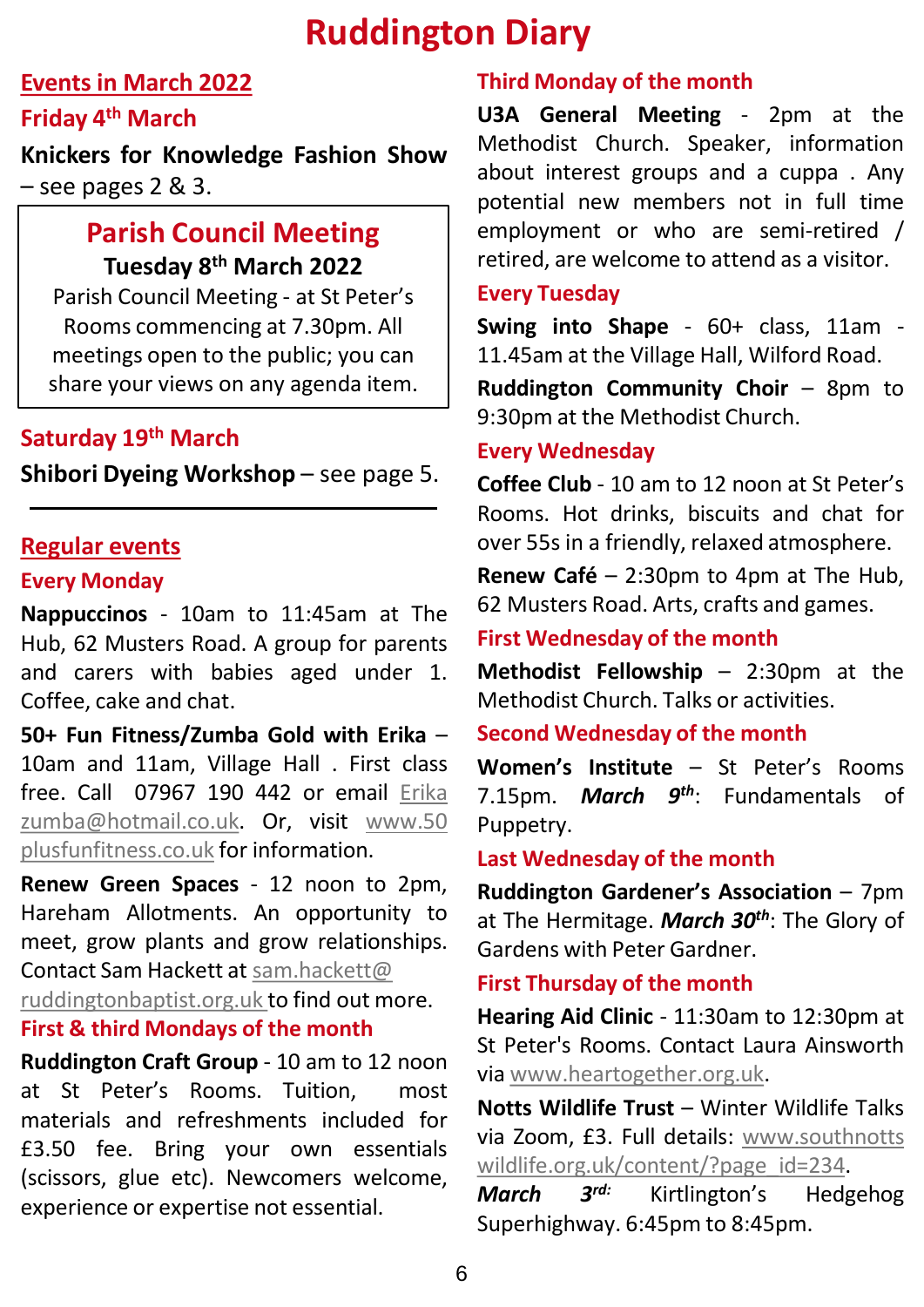## **Third Thursday of the month**

**Ruddington Rhythm** - All styles of live music and song (open mic). 8 - 11pm at the Cottage Hotel, Easthorpe Street. Free entry. *NO EVENT IN MARCH 2022.*

#### **Every Saturday**

**Methodist Coffee Morning** - 10:30am to 12 noon at the Methodist Church.

#### **First Saturday of the month (Feb - Nov)**

**Ruddington Village Market** - 9am to 12 noon on The Green. Over 50 stall holders offering quality crafts, produce and provisions to take away.

#### **Second Saturday of the month**

**Rushcliffe Wildlife Watch** – 11am – 1pm, meet outside Education Room, Rushcliffe Country Park, Mere Way, Ruddington (except April), Session costs £2-£3, Contact Geoff at [rushcliffewatch@nottsswt.co.uk](mailto:rushcliffewatch@nottsswt.co.uk).

*March 12th***:** Bushcraft.

#### **Every Sunday**

**Spiritual Light Centre** – 6.30pm – 8pm at Framework Knitters Museum Chapel. Divine service with a visiting medium. Healing during service. Refreshments afterwards.

## **Time to get walking**

At this time of year, we start to think about the mud drying up and getting out to walk in the beautiful English countryside again – but where can we find new and interesting walks?

The Walking in Nottinghamshire

website, [www.walkinginengland.co.uk](https://www.walkinginengland.co.uk/notts) /notts, has hundreds of walks to download and print for free. It also has books of walks, details of all the walking groups in the county and much more.

Whether you want to walk on your own or with a group, all the information is there in one place.



John Harris, the website's custodian, said: "There is so much walking information on the web but it is difficult to find. Walking in Nottinghamshire (part of the Walking in England website) has brought it together in one place. So, whether you're walking from home or away on holiday, you'll be able to find a walk suitable for you."

With walks from half a mile to 12 miles plus long, and a note of suitability for pushchairs and wheelchairs, everyone can find a walk to enjoy.

So, home or away, check out the websites and get walking!

#### John Harris

[www.walkinginengland.co.uk](http://www.walkinginengland.co.uk/)

[john@walkinginengland.co.uk](mailto:john@walkinginengland.co.uk)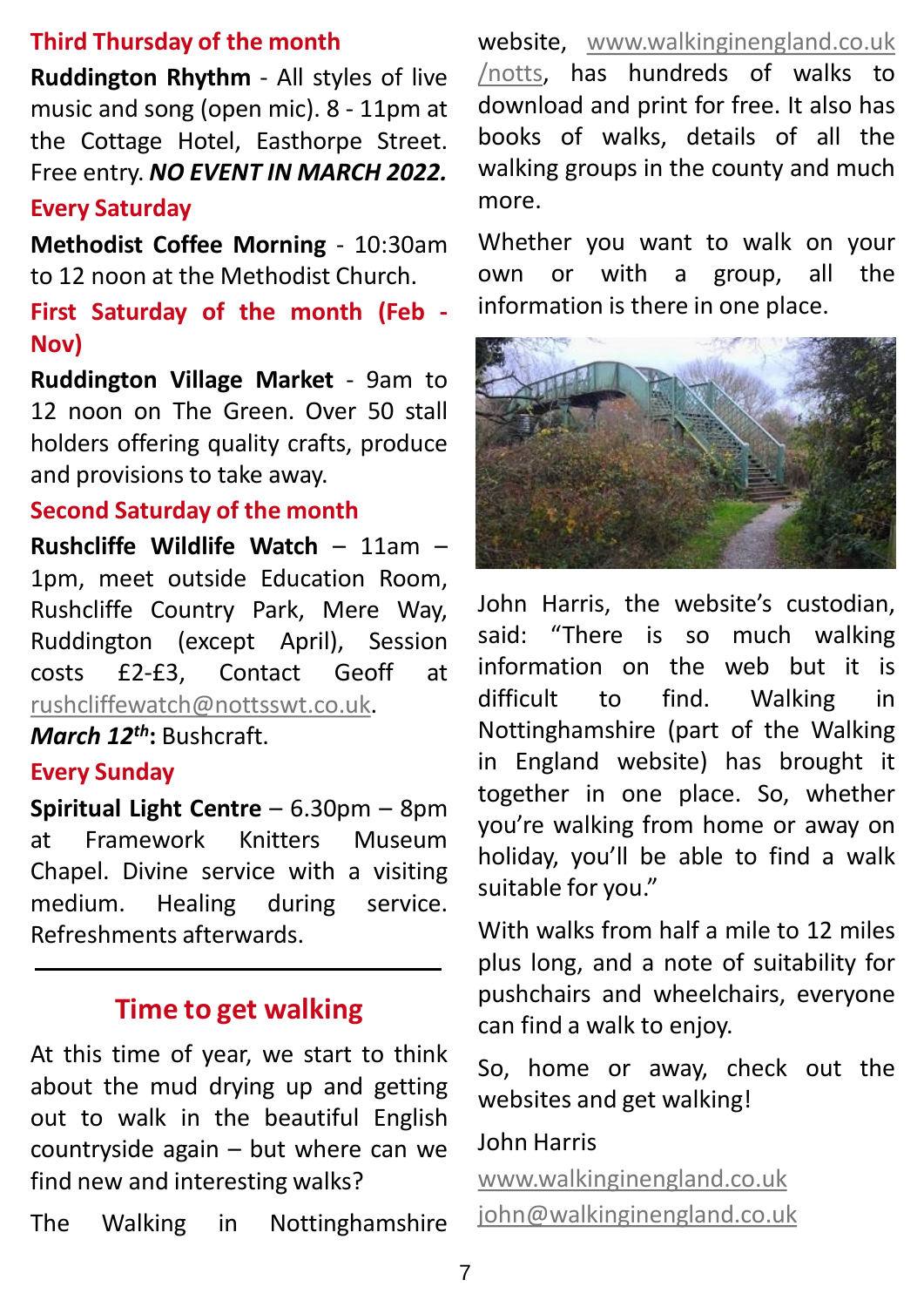## **COVID-19 update**

## **"Living with COVID" plan**

From Thursday 24th February, the legal requirement to self-isolate if you test positive for COVID-19 has ended. However, you'll still be advised to stay at home and avoid contact with others for at least five full days.

Routine contact tracing has also ended, so fully-vaccinated close contacts and those under 18 will no longer be legally required to test daily for seven days.

The £500 self-isolation support payment for people on low incomes who test positive for COVID will no longer be available, but provisions for increased statutory sick pay will apply for a further month.

#### **Vaccinations**

A booster dose of the COVID-19 vaccine is available for everyone aged 16 and over, and some children aged 12 to 15, who have had 2 doses of the vaccine at least 3 months ago. Everyone eligible is still being urged to walk in and "Grab a Jab".

Some children aged 5 to 11 years old can now get a first and second dose of the vaccine, and some vulnerable adults are eligible for a fourth dose. If this applies to you or your child, you'll receive an invitation from the NHS to book an appointment.

Please remember that you must wait 28 days after testing positive for COVID- 19 before getting your next dose. Children are advised to wait 12 weeks.

You can use a walk-in centre or to book in advance, visit the National Vaccination Booking website, the NHS website or call 119.

#### **Testing**

For now, please keep testing regularly with lateral flow tests at home. You can pick these up from local pharmacies or



Community Testing sites are still available at Bingham Buttercross on Tuesdays from 9am to 3.30pm and Cotgrave Leisure Centre on Saturdays from 9am to 3.30pm.

If your lateral flow test is positive, it's now no longer necessary to take a follow-up PCR test in most circumstances.

As part of the "Living with COVID" plan, free mass symptomatic and asymptomatic testing for the general public will end on 1st April and will instead be targeted towards the most vulnerable. People with COVID symptoms will be asked to exercise personal responsibility when deciding whether to stay at home.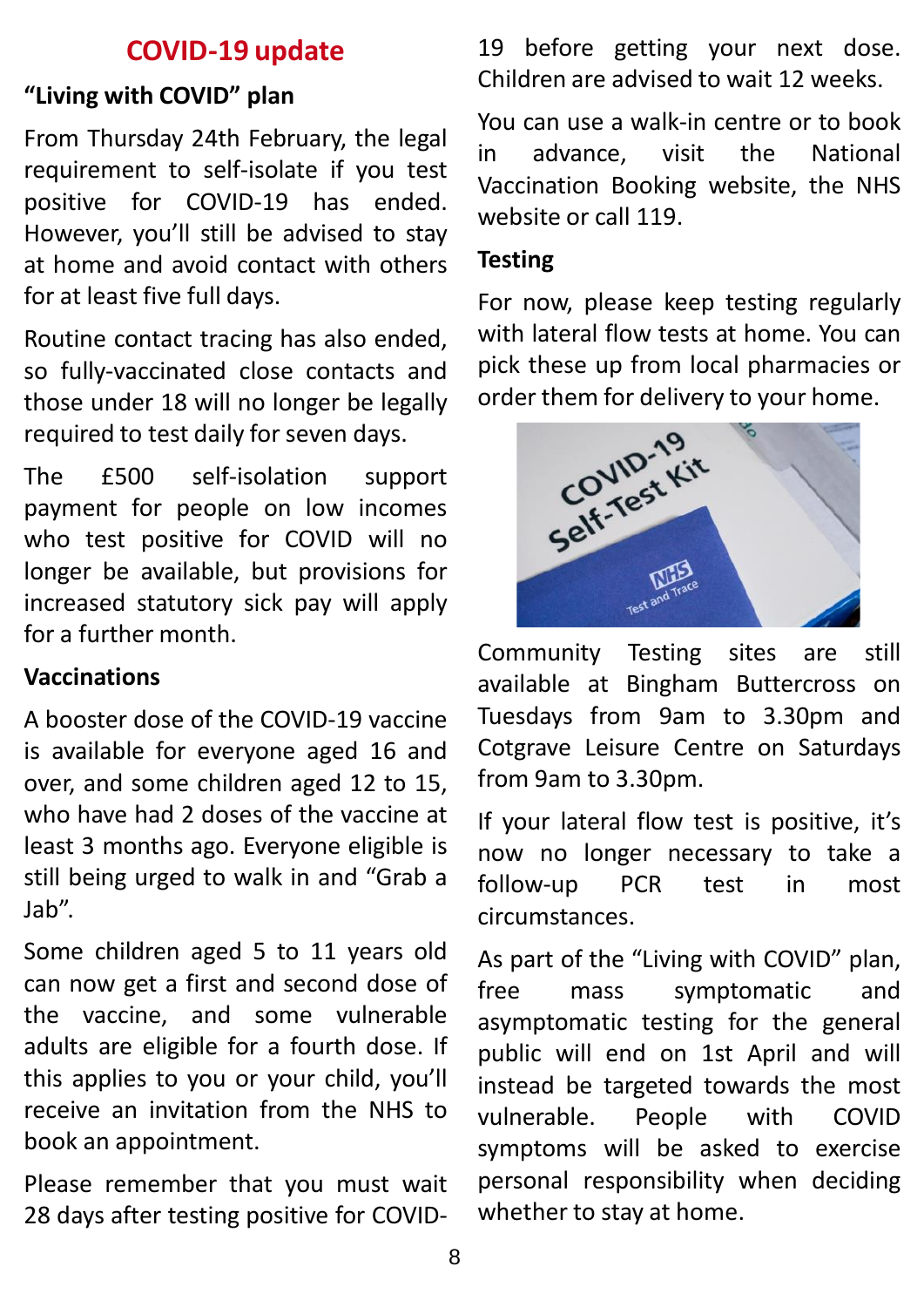The current government guidance on COVID passports will also end and venues will no longer be advised to use the NHS Covid pass.

#### **Find out more**

To find out more about vaccinations and testing, please visit [www.nhs.uk/](http://www.nhs.uk/coronavirus) coronavirus.

For the latest Government information on COVID-19, visit [www.gov.uk/](http://www.gov.uk/coronavirus) coronavirus.

## **Puppet Show**

There'll be a puppet show at St Peter's Church on Sunday 3rd April at 10.30am, in the All Together Service. Our youth and teens are putting on a special puppet show as we approach Easter. This is a show for all the family!

All are welcome. Please come and join us and enjoy the show.

Debbie King

## **Crime figures for Ruddington**

For January 2022, these were as follow:

- 1 x criminal damage
- 1 x theft of fuel
- 2 x burglary
- 1 x forced entry & theft
- 1 x theft of bike
- 1 x attempted forced entry

For crime prevention advice, please visit [www.nottinghamshire.police.uk](http://www.nottinghamshire.police.uk/advice) /advice.

## **New Armed Forces Hub launched**

Nottinghamshire County Council has unveiled a new accessible page on its website, which supports the Armed Forces Community.

The Armed Forces Hub, in accordance with the Armed Forces Community Covenant, provides service personnel, Veterans and their families with information about help available from both internal and externalsources.

There are links on the page to an emergency helpline, NHS support services, employment support and information about local charities.

These include the Newark Patriotic Fund and Nottinghamshire branches of Care After Combat and Age UK.

Members of the public will also be able to access content about the county's Armed Forces heritage, including links to local regiment museums, a list of Victoria Cross recipients, the First World War Roll of Honour, and upcoming events marking the centenary of the Second World War.

This sharing of information and knowledge, accessible to as many individuals and groups as possible, enhances the relationship between civilians and the Armed Forces.

You'll find the Armed Forces Hub web page at https://www.nottinghamshire. [gov.uk/council-and-democracy/council](https://www.nottinghamshire.gov.uk/council-and-democracy/council-structure/armed-forces-hub)structure/armed-forces-hub.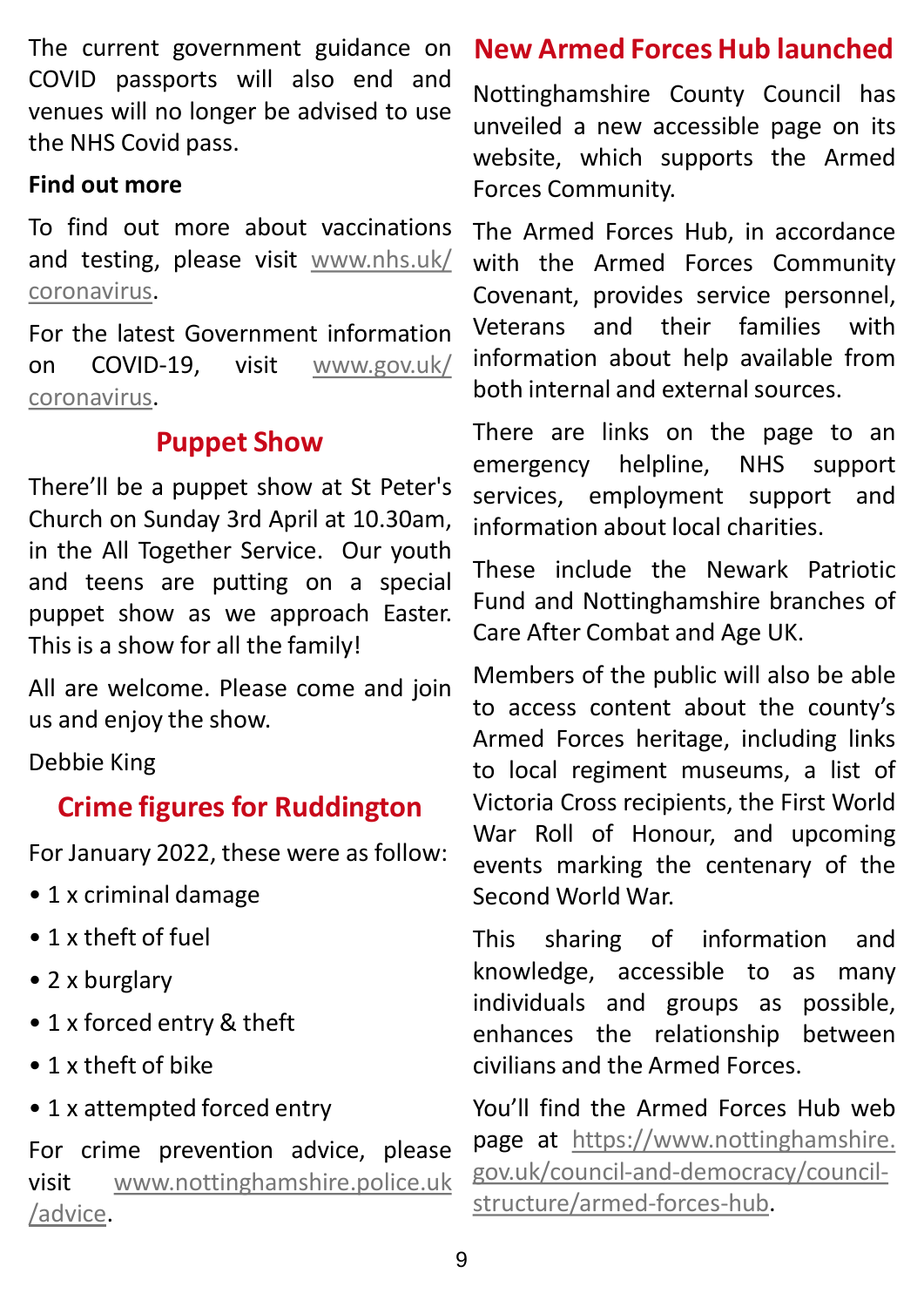#### **Award for Alex**

Alex Preston, founder of The Bottle Top in Ruddington, has been named as one of the UK's most inspirational and dynamic female entrepreneurs by the f:Entrepreneur #ialso100 campaign.



Alex was also nominated for her other entrepreneurial activities, including her work with Solstice Brewing and The Ruddington Village Centre Partnership, providing mentor support for small businesses and young entrepreneurs, and her work on Plastic Free Ruddington to organise community litter picks and help businesses reduce their carbon footprint.

She will be profiled in May alongside 100 female entrepreneurs from across the country, as part of the #ialso100 campaign to celebrate the multiachievements of women running businesses in the UK today.

Delivered by Small Business Britain – the leading champion of small businesses in the UK - f:Entrepreneur was launched in 2017 to highlight the stories of amazing female business owners and help provide inspiration and role models across the wider small business community.

Now in its fifth year, the #ialso100 lineup particularly sets out to showcase trailblazing female founders who lead businesses alongside a roster of other responsibilities, such as volunteering, mentoring and community support. Many of the businesses featured in this year's campaign also demonstrate a big commitment to the environment.

On being featured in the #ialso100 lineup, Alex said: "It's a huge honour to be included in this year's #ialso alongside so many inspiring and talented women. The news came at exactly the right time while isolating with COVID-19 over the busy Christmas period and gave me a huge boost.

"I'm very passionate about what I do at The Bottle Top and take great pride in being able to support others in transitioning into entrepreneurship and doing so with the least amount of environmental impact possible. I'm very much excited by what the future may bring and hope that being named in this year's list will mean I can reach further afield with my work and share the lessons I've learned with others.

"Being a female in business, particularly in the beer industry, can be challenging and it's great to be recognised for that – and I'm in fantastic company, too!"

Congratulations, Alex!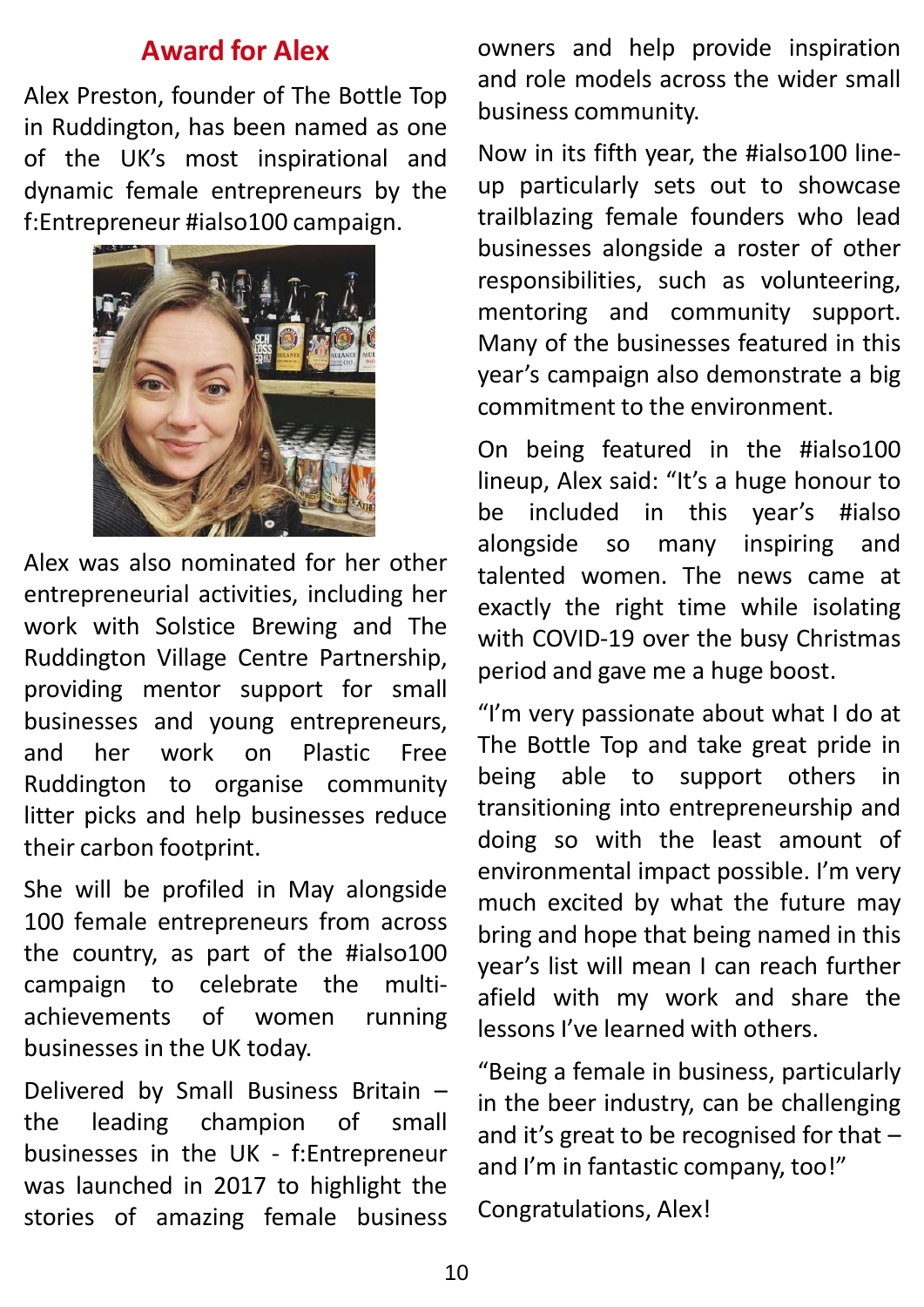## **New Employment Hub launched**

A virtual one-stop-shop has been launched to help Nottinghamshire residents find work opportunities and employers to develop their talent pool.

Nottinghamshire Opportunities aims to be the go-to-place to explore local career opportunities and provides a platform for people to search for jobs, training courses and apprenticeship opportunities.

Funded by Nottinghamshire County Council in partnership with careers guidance service Futures, the portal will ultimately improve access to training and employment – matching an individual's skills and training with job opportunities.

Councillor Keith Girling, Chairman of the County Council's Economic Development and Asset Management Committee, said the online portal would provide much-needed support for job seekers and employers.

He said: "Our goal is to remove employability barriers and provide access to better and more rewarding jobs that allow individuals to progress in their careers and fulfil their potential.

"We have lived through some of the most challenging and difficult times in living memory because of the pandemic, which means the launch of a platform such as Nottinghamshire Opportunities is more important than ever as residents look to find

employment or upskill.

"It will also be a very useful tool for employers in our county who are looking to recruit local talent to join their teams as they continue to recover from the impact of the various lockdowns in the past two years.

"I'm really looking forward to seeing how Nottinghamshire Opportunities supports and links people to advice to help them build the right career path. Whether they're a student wanting an apprenticeship in a particular industry or have recently been made redundant and want to explore different job options, we'll be here to support them every step of the way."



The virtual hub also provides an opportunity for job seekers to try out a bespoke Skills Toolkit, which offers free digital courses to help individuals to progress in work and boost their job prospects, as well as support packs for people facing redundancy.

To access Nottinghamshire Opportunities, please visit www.opps [innotts.co.uk.](http://www.oppsinnotts.co.uk/)